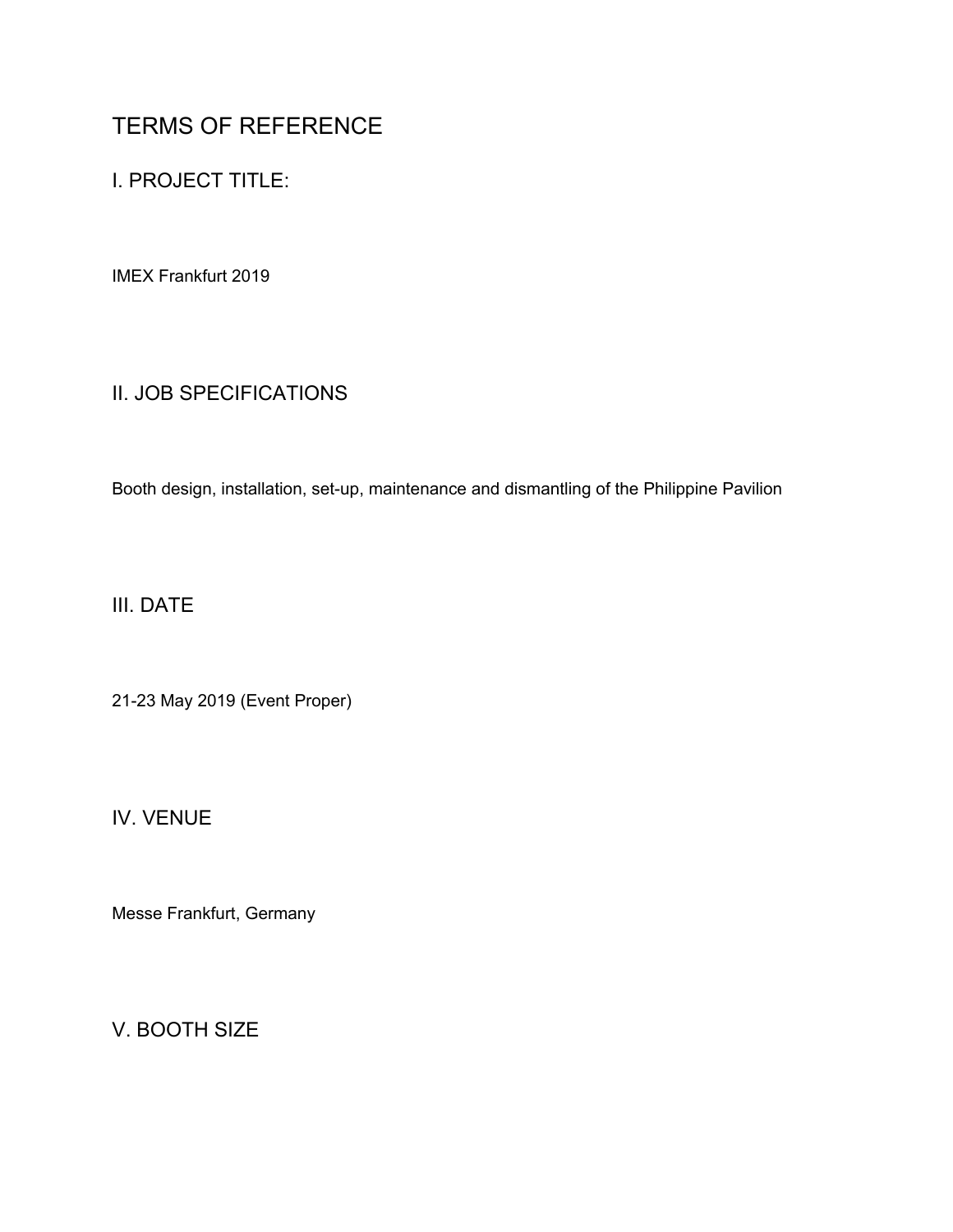85.19 square meters

#### VI. BACKGROUND / OBJECTIVES

The Tourism Promotions Board (TPB) is spearheading the Philippines' participation in **IMEX Frankfurt 2019**, scheduled on 21-23 May 2019 at the Messe Frankfurt, Germany with seven (7) co-exhibitors from the tourism industry.

IMEX Frankfurt is a three-day exhibition bringing together the world's top MICE suppliers and key industry players to collectively sell exciting and diverse destinations. Delegates receive the best return on their investment in business, education and networking through structured business appointments, exhibition showcase, seminar sessions, and official networking functions. It provides the ultimate business solutions for the MICE industry, connecting quality buyers with quality sellers from Europe, Asia and the rest of the world. More than 3,500 exhibitors (national tourist offices, convention and visitor bureaus, hotel groups, convention centers, destination management companies, airlines, trade associations etc.) from over 157 countries are expected to participate in this trade show along with 4,000 hosted buyers from 60 countries.

#### **Philippine Pavilion Design Objectives**

The set up and installation of the aforementioned booth is aimed at attaining the following objectives:

● Generate positive "brand recall" of the Philippines and establish the country as a preferred MICE destination in the global market using the "It's More Fun in the Philippines" tagline;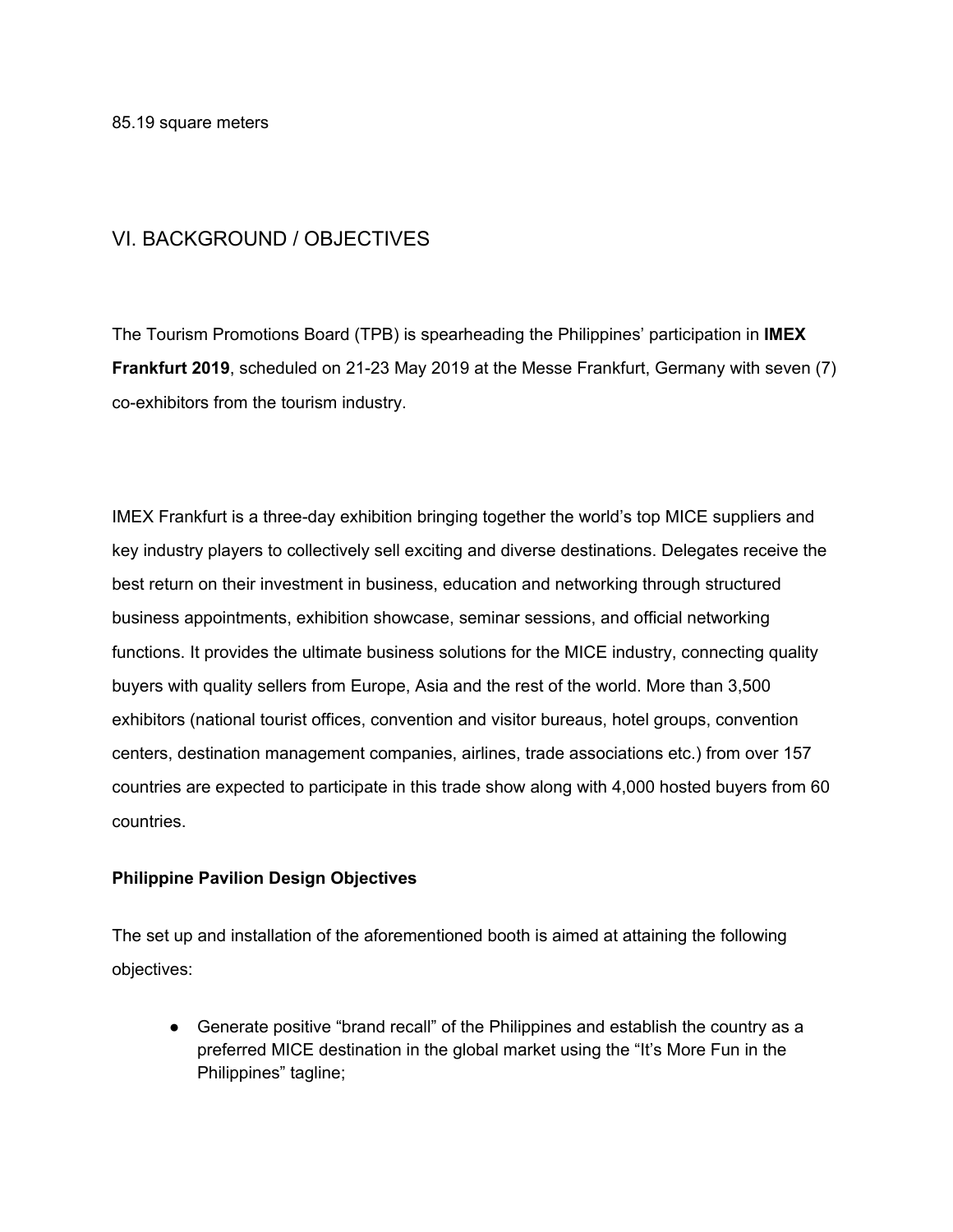- Create an atmosphere that reflects the Philippines as a creative urban destination, a serious yet fun MICE destination in Asia, and promotes the Philippines as a luxury tourist and investment destination as well;
- Create an impact that will attract and encourage meeting planners and incentive travel organizers, press/media, travel trade and consumer visitors to visit the Philippine booth;
- Provide a highly functional yet visually appealing area for the provision of Philippine tourism information, product updates, audio visual presentations, business transactions, tabletop business meetings, and other activities.

**To be able to achieve the abovementioned objectives, interested bidders shall submit a proposed design and layout for the aforementioned stand.**

# VII. ELIGIBILITY QUALIFICATIONS

The company must be an accredited show contractor of IMEX, the Franchise owner and organizer of IMEX Frankfurt.

# VIII. BOOTH ELEMENTS / LAYOUT

- Business area for Pre-Scheduled Appointments (PSAs)/ Business-to-Business (B2B) Sessions
	- $\circ$  Eight (8) negotiating tables for Philippine exhibitors, including the Terms of Reference –Philippine Booth Design, Installation, Set-Up, Maintenance and Dismantling for IMEX Frankfurt 2019 Page 3 TPB
	- Provision for installation of company name/signage per table
	- $\circ$  3 chairs per table (2 for the company representatives; 1 for the Buyer)
	- Small lockable storage cabinets per exhibitor table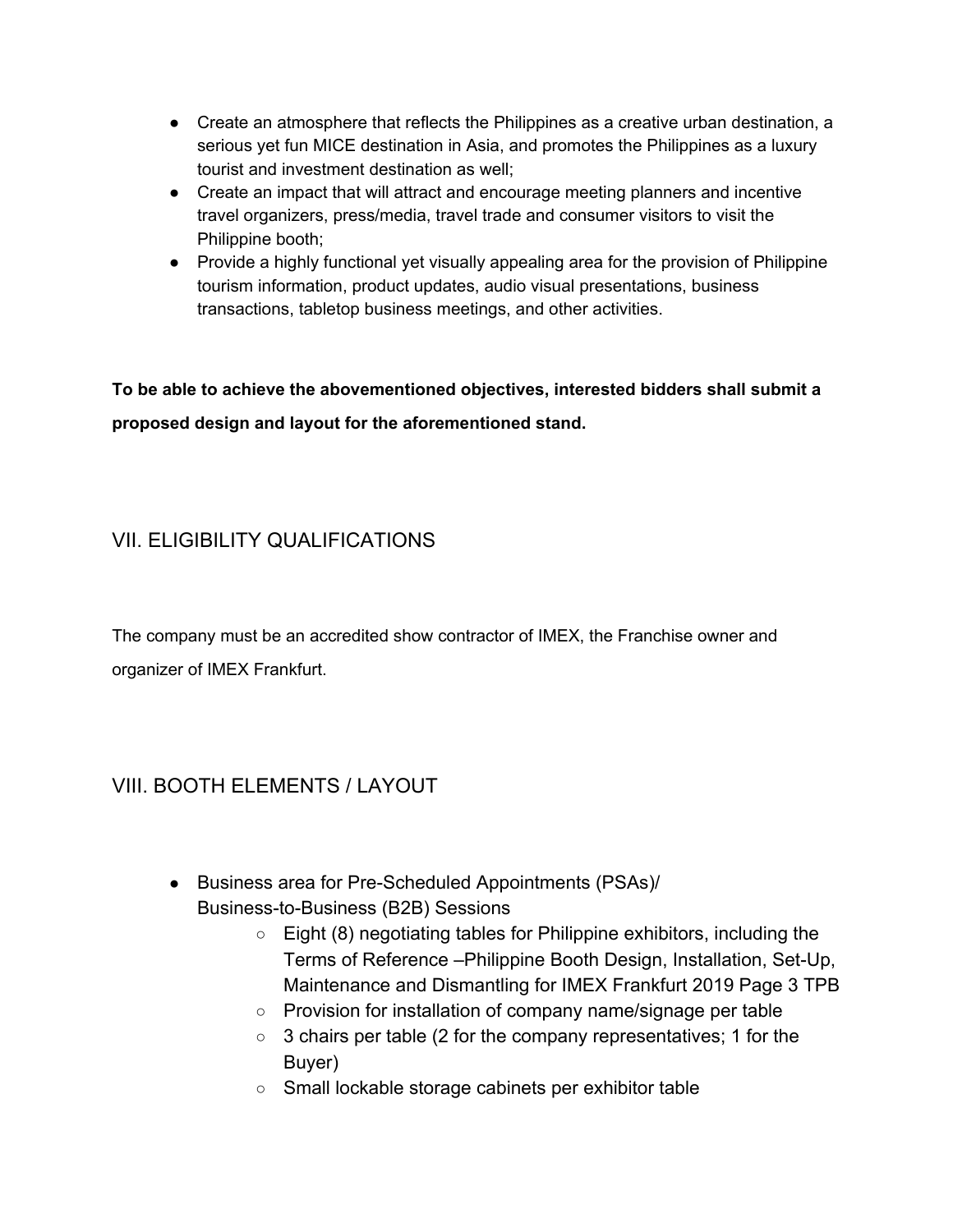- Individual electric outlets (at least 2 sockets) and adaptors (most exhibitors would bring equipment with plug Type A) per table (should be nearest the exhibitor / on the exhibitor side)
- Tables to have the Philippine Map (printed or in vinyl sticker) on top
- $\circ$  Eight (8) candy dishes to be placed on top of each table
- $\circ$  Eight (8) small trash bins to be placed under each table
- One (1) Group Presentation Area
	- Should be a semi-enclosed area (surrounded by 2-3 walls) with enough lighting and controlled acoustics
	- One (1) LED wall and wall backing
	- USB player and HDMI cable for AVP showing
	- $\circ$  Two (2) power outlets
	- One (1) small lockable side table with hanging acrylic brochure rack
	- Seating for 15-18 pax
- One (1) Information Counter
	- Philippine Map (showing MICE destinations)
	- Lockable storage space under the counter
	- $\circ$  At least two (2) chairs
	- $\circ$  Two (2) power outlets
	- $\circ$  Two (2) brochure racks beside the counter
	- LED monitor of at least 75'' screen size, or indoor LED panels, if with wall backing
	- USB player and HDMI cable for AVP showing, as applicable
- One (1) Coffee Bar
	- Atmosphere / mood: A creative, urban coffee bar
	- $\circ$  A bar counter to accommodate four (4) pax
	- Wall
- Coffee map of the Philippines (framed)
- Menu: cappuccino, latte, Americano, black (framed)
- Bar ceiling with soft lighting and LED coffee signage in front
- $\circ$  Four (4) bar stools
- Work area with underbar sink, water supply and the following equipment / materials:
	- Coffee grinder / brewer / espresso machine
	- Hot and cold water dispenser
	- Frothing pitcher
	- Measuring cups and spoons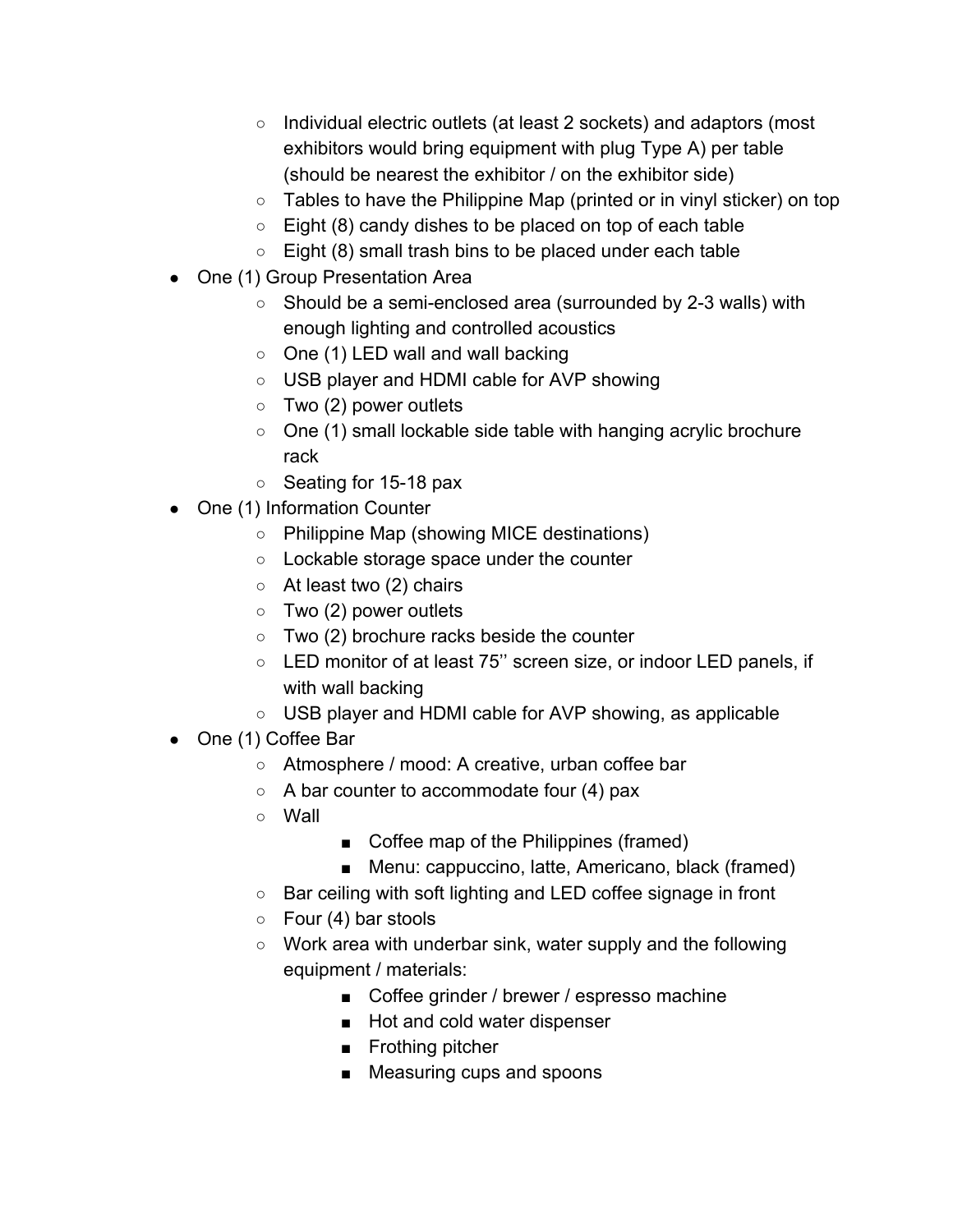- Food containers (for coffee beans, ground coffee, sugar, milk and cream)
- Two (2) condiment organizers (for sachets of muscovado, brown sugar, white sugar, sugar substitutes or artificial sweeteners and creamer)
- Paper cup and straw organizer
- Napkin dispenser
- Scissors
- Cleaning supplies
- Trash bins
- Consumables and disposable supplies (for 200 pax per day) including but not limited to the following:
	- Milk
	- Powdered creamer in sachets made of paper
	- Brown sugar in sachets made of paper
	- White sugar in sachets made of paper
	- Artificial sweetener in sachets made of paper
	- 12 oz coffee cups made of paper
	- Customized coffee sleeves (artwork / logo to be provided by TPB)
	- Wooden stirrer
	- Napkin (artwork / logo to be provided by TPB)
	- Coffee filters
- Note: TPB Philippines to provide roasted coffee beans, ground coffee and muscovado sugar.
- Hiring of one (1) experienced barista
- ●
- Preferably knowledgeable on the Philippines
- Can speak fluent English and German
- Hiring of one (1) roving photo booth
	- One (1) roving Photographer
	- Unlimited shots and prints for 3 days (Event proper)
	- Customized photo layout (layout to be provided by TPB)
	- High Quality and fast printer photo
	- USB copy of all photos (raw and printed)
	- All rights to the photos taken are that of TPB and distribution of such will be the prerogative of TPB
- ●

One (1) General Storage Area with lockable door (for hand carry luggage and other promotional materials)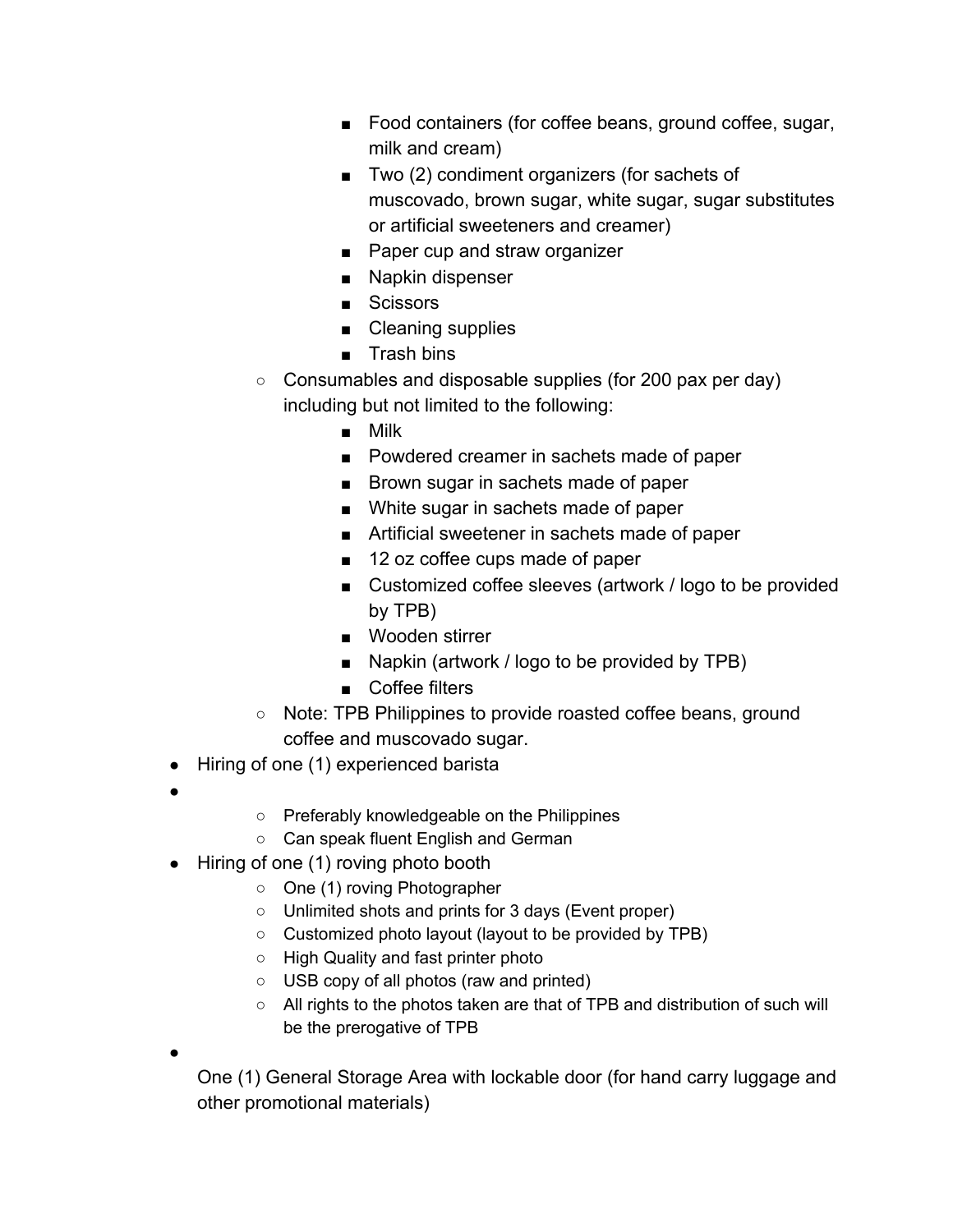- Ten (1) lockers (medium-sized bags should fit)
- Shelves for promotional materials/brochures and giveaways
- $\circ$  Two (2) trash bins (for wet and dry trash)
- One (1) full length mirror
- ●

Specific Stand Requirements

- Stand set up and installation inclusive of walls, storage
- Elevated flooring (4 inches) with carpet to cover the electrical wiring and connections
- Overhead "Philippines'' signage, which must be visible from all angles
- Backdrop visuals, overhead ceiling banners and other appropriate elements to achieve the Philippine campaign themes:
	- interior décor, as appropriate
	- fresh plants, flowers and other decorative accessories
	- sufficient lighting
- Furniture and fixtures that complement the general theme and conform to the recommended layout
- WiFi / Internet access at the stand
- All exhibition venue necessities such as electricity and water connection, as well as suspensions and permits

# IX. SCOPE OF WORK / DELIVERABLES

The PDOT-Frankfurt and TPB Philippines require a package of services for the Philippine booth in IMEX Frankfurt 2019:

- Conceptualize the Philippine booth design based on the "It's More Fun in the Philippines" campaign as the general theme, strictly following the rules and regulations set by the fair/event organizers
- Submit a proposed booth design for approval of TPB, at least one month before the event and in accordance with the event Terms of Reference –Philippine Booth Design, Installation, Set-Up, Maintenance and Dismantling for IMEX Frankfurt 2019 Page 6 preparation timeline
- Set up, install, furnish and decorate the Philippine booth based on, and consistent with, the approved concept/design and general theme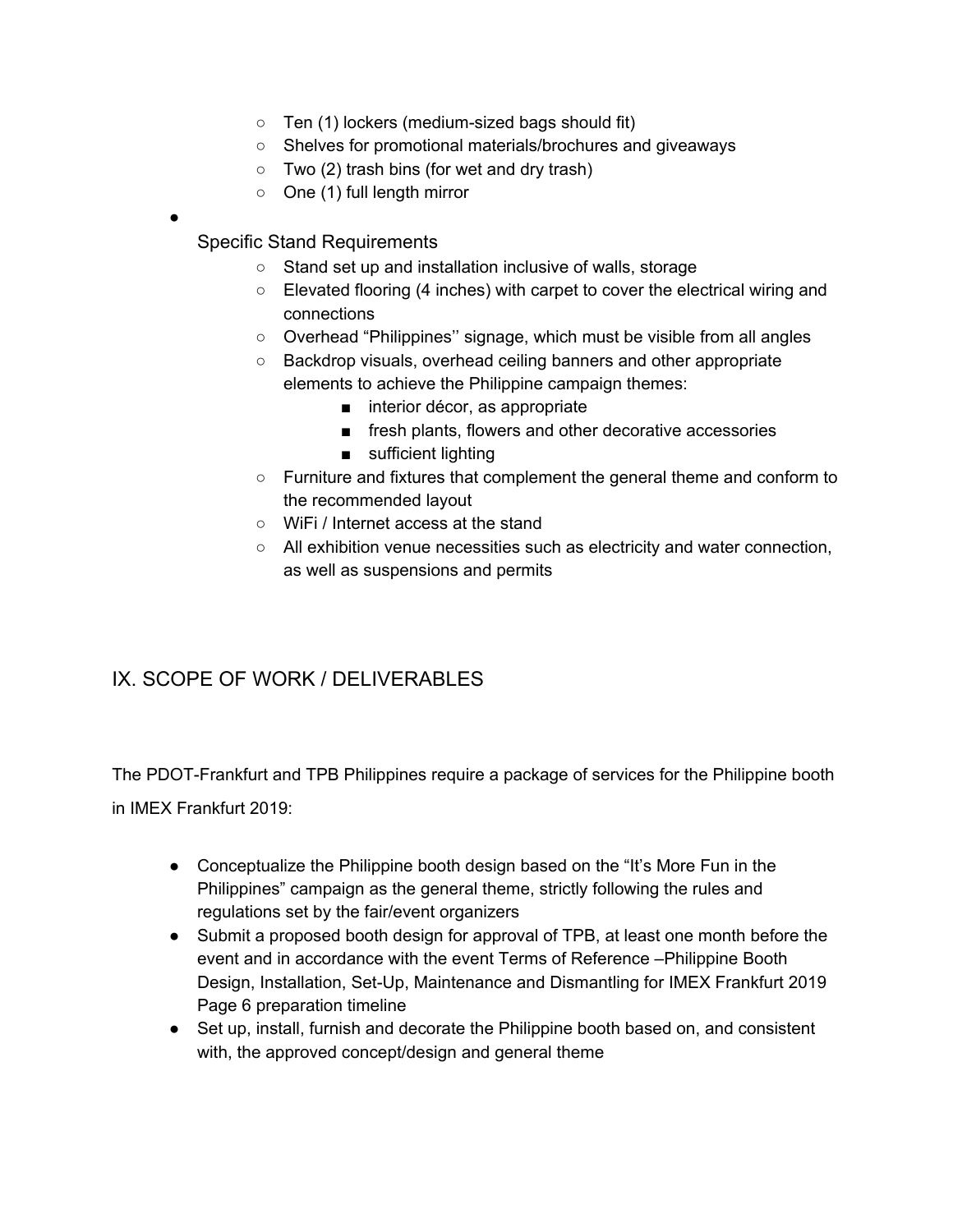- Supply, deliver and install all the required materials, amenities and other additional supplies and necessities for the set up and installation of the Philippine booth, to include the following:
	- Printing of the backdrop visuals, overhead ceiling banners, and such other materials
	- Appropriate furniture and fixtures, and interior décor such as fresh plants, flowers and other decorative accessories
	- Electricity and water connection, sufficient power outlets
	- Wifi/internet access
	- Other accessories and pertinent inclusions deemed necessary by both parties to achieve the desired theme or improve the general look and function of the Philippine booth
- Repair or replace defective materials not conforming to the specifications, without cost to TPB
- Provide stand-by technical manpower for the duration of the fair for on-site problems, and to supervise the ingress/egress, booth set up and installation, maintenance and dismantling
- Provide daily stand cleaning service for the Philippine booth, before and after the exhibit hour
- Dismantle the booth / décor after the exhibit, egress on the dates designated by the fair organizer, and handle the storage or disposal of the booth parts
- Process the appropriate insurance coverage, and all permits required for the Philippine Booth in IMEX Frankfurt 2019
- Other pertinent inclusions deemed necessary by both parties to improve general look and function of the booth

# X. TIME FRAME AND SCHEDULE OF WOR

The contract of duration is for a period of 1.5 months with the following schedule of work:

| <b>Date</b> | <b>Activity</b>                                          |
|-------------|----------------------------------------------------------|
| 23 April    | Submission of proposals                                  |
| 24 April    | Selection / approval of booth concept/design             |
| 26 April    | Submission of final booth information to IMEX Organizers |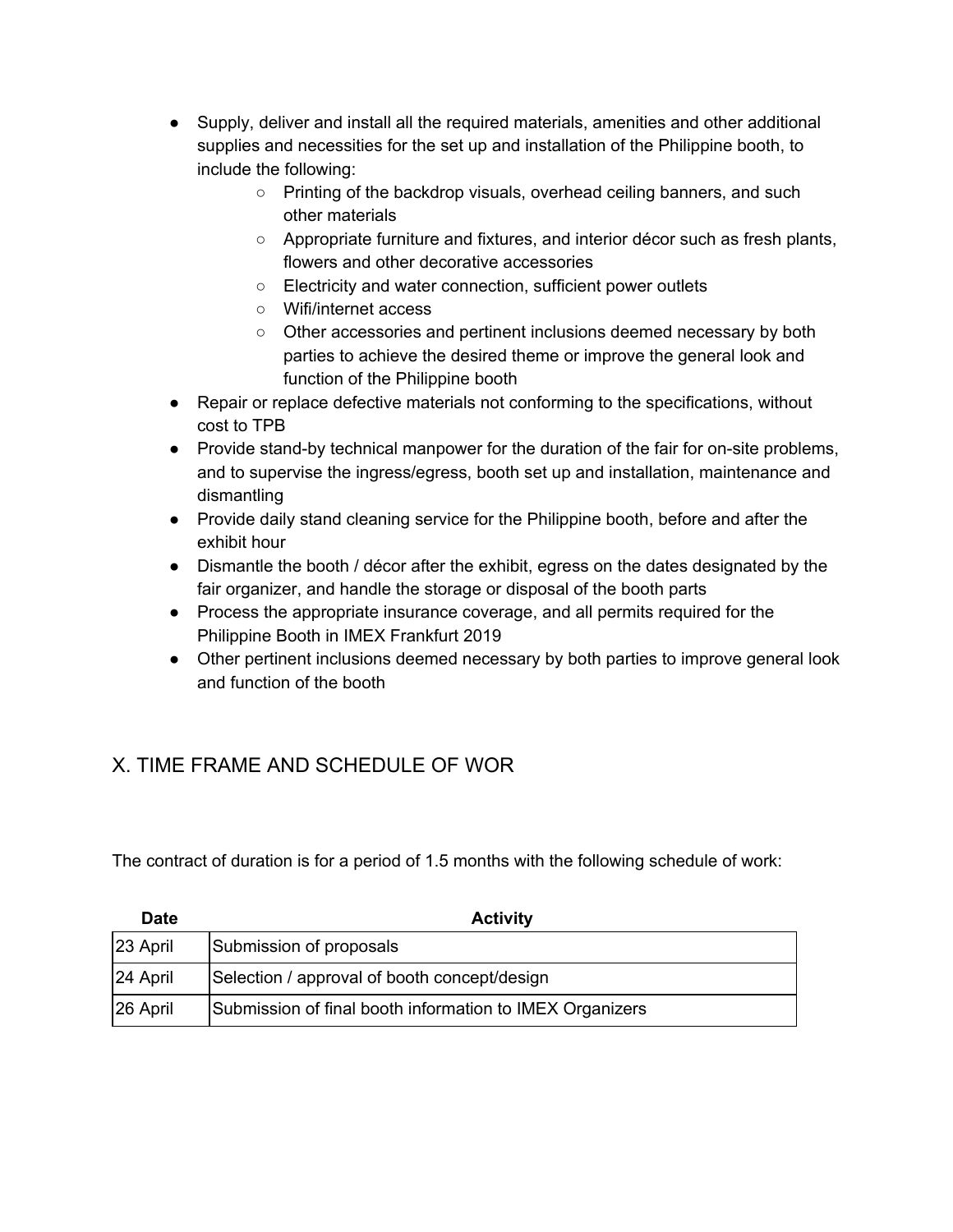| April - 18<br>May | Development and Finalization of the Booth Design                                                                                                                                                           |
|-------------------|------------------------------------------------------------------------------------------------------------------------------------------------------------------------------------------------------------|
|                   | Finalization of the booth concept / design<br>$\bullet$<br>Presentation of materials to be used, if necessary<br>Preparation of all documents / requirements<br>Finalization of artworks / graphic designs |
| 19-20 May         | Set-up of Philippine booth at IMEX Frankfurt 2019 (or according to official<br>event schedule)                                                                                                             |
| 21-23 May         | IMEX Frankfurt 2019 proper (stand maintenance)                                                                                                                                                             |
| 23-24 May         | Egress / stand dismantling (or according to official event schedule)                                                                                                                                       |

### XI. BUDGET

Total Budget allocation for the Philippine booth is a maximum of **SIXTYSEVEN THOUSAND TWO HUNDRED US DOLLARS (USD 67,200.00)**, inclusive of taxes and other applicable fees.

The financial proposal should allow for at least three modifications in the stand layout and design, **without additional costs**, in case of needed adjustments or corrections in accordance with the needs and requirements of the end user. Bidders are required to submit detailed breakdown of its cost component for the project.

### XII. TERMS OF PAYMENT

The indicative payment scheme is as follows:

50% of contract price 30 days upon receipt of invoice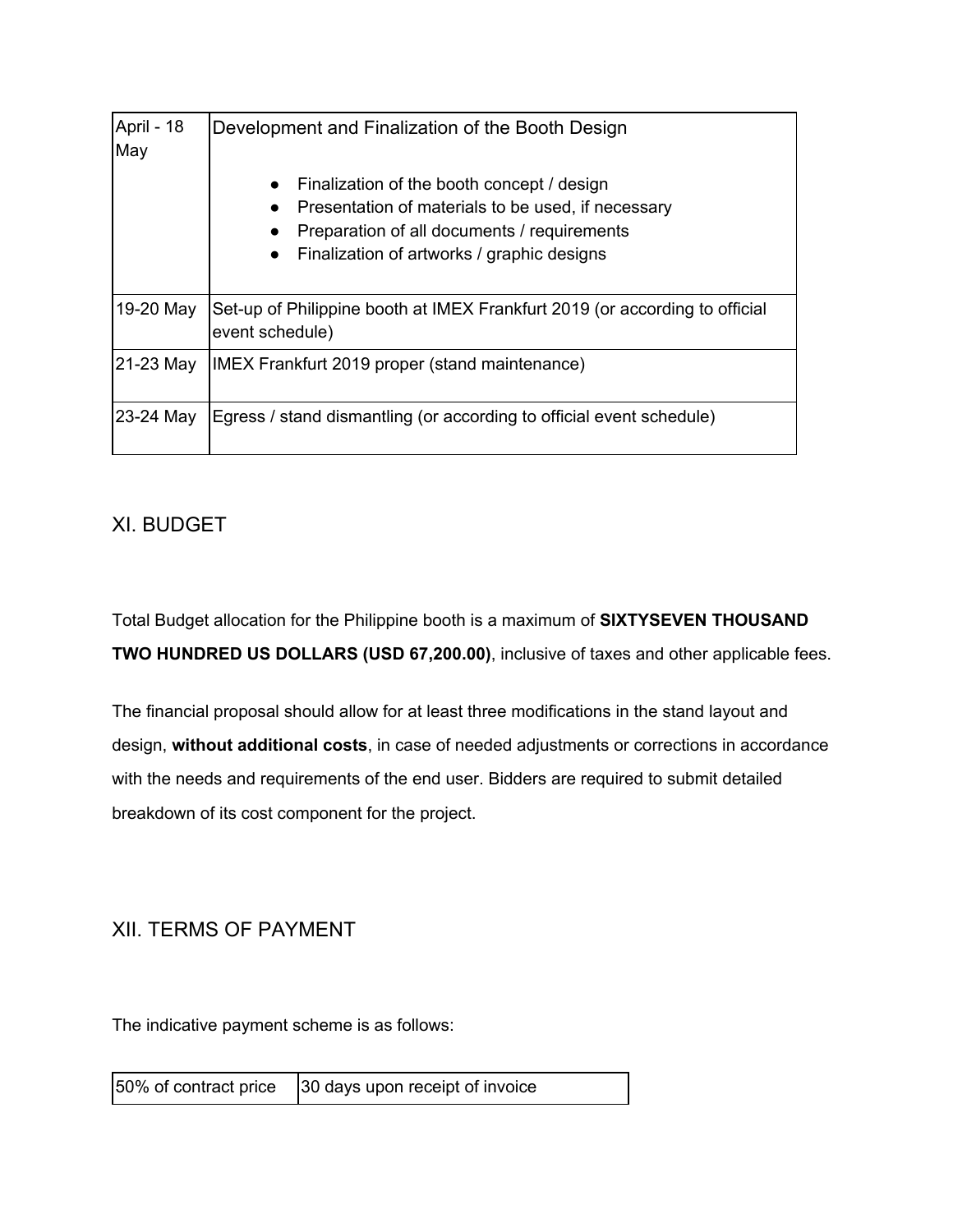50% of contract price | Upon completion of scope/deliverables

### XIII. DOCUMENTARY REQUIREMENTS

- Current trade business registration / license or similar document issued by a government agency
- Certificate of Accreditation (as booth contractor) from IMEX Frankfurt 2019
- Company Profile
- List of large-scale local / international events organized in the last three (3) years

XIV. DEADLINE FOR SUBMISSION OF PROPOSAL

**Bid submission deadline: 19 April 2019**

Contact Person:

#### **ANABELLE GAYE APOSTOL**

Operations Officer

PHILIPPINE DEPARTMENT OF TOURISM

Kaiserhofstrasse 7

60313 Frankfurt am Main

Email : anabelle@morefunphilippines.de / info@morefunphilippines.de